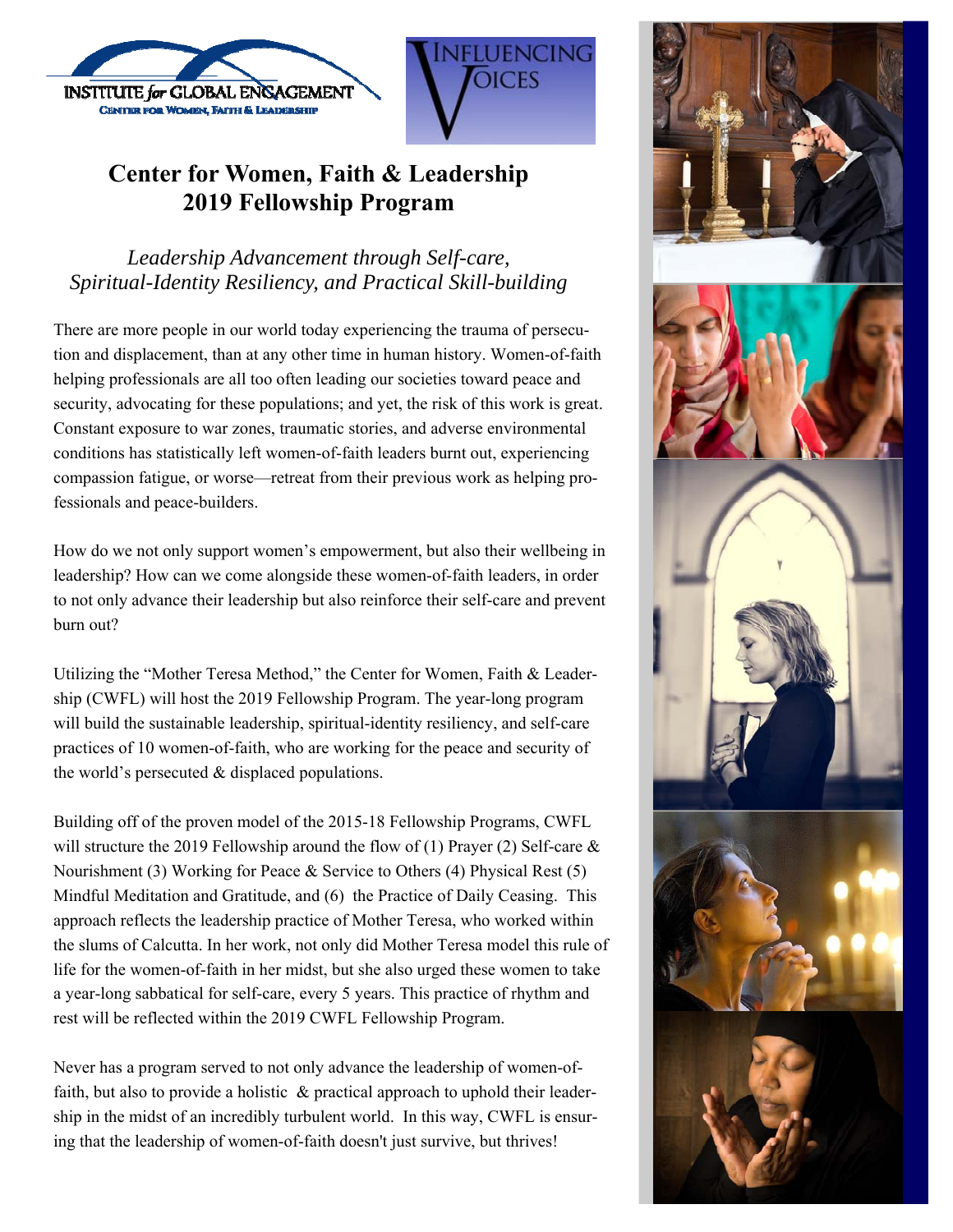## **Programming Modules:**

## *A. Developing Awareness of our Rhythm-of-Life as Women-of-Faith Leaders*

- Conversations with God (Prayer)
- Self-care & Nourishment (Opening the day with emotional, physical, and mental care)
- Working for Peace & Service to Others (Being a voice for the voiceless)
- Physical Rest (Finding the freedom of containment, and boundaries for renewal)
- Mindful Meditation & Gratitude (Practicing the power of presence and abundance)
- Daily Ceasing (Cultivating joy in the endpoint)

### *B. Spiritual Identity for Resilience in the Midst of Conflict*

- Personal story Who am I?
- The Faith-Inspired Leader (My faith; My Leadership) What faith values support my identity?
- Leadership Development Plan Where am I going as a woman-of-faith leader?

### *C. Holistic Self-Care (Burn-out and Compassion Fatigue Prevention)*

- Psycho-education on compassion fatigue & burn-out
- $\bullet$  Self-compassion Why is it critical to sustainability?
- Components of Self-care
	- Breath-work
	- Mindfulness
	- Prayer & Meditation (including journaling and art expression)
	- Yoga & Progressive Muscle Relaxation mind/body connection
	- Nutrition
	- Support & Mentorship
- Empowering others to care for themselves (Participants compose an educational booklet detailing self-care practices that resonate with women leaders from their own cultural and religious background. Booklets will be introduced and distributed at a local seminar, lead by CWFL Fellows)

#### *D. Leadership Development through Skill-building*

- Leadership advocacy for the marginalized
- Overcoming personal and professional barriers to leadership
- Negotiation for self and others as a conversation
- Public speaking, with a focus on ethically sharing your and others' stories
- Marketing to build a network of community support

*\*\*Additional leadership modules are provided through an 800+ page self-lead toolkit, which participants can utilize according to their unique individual leadership development needs.*